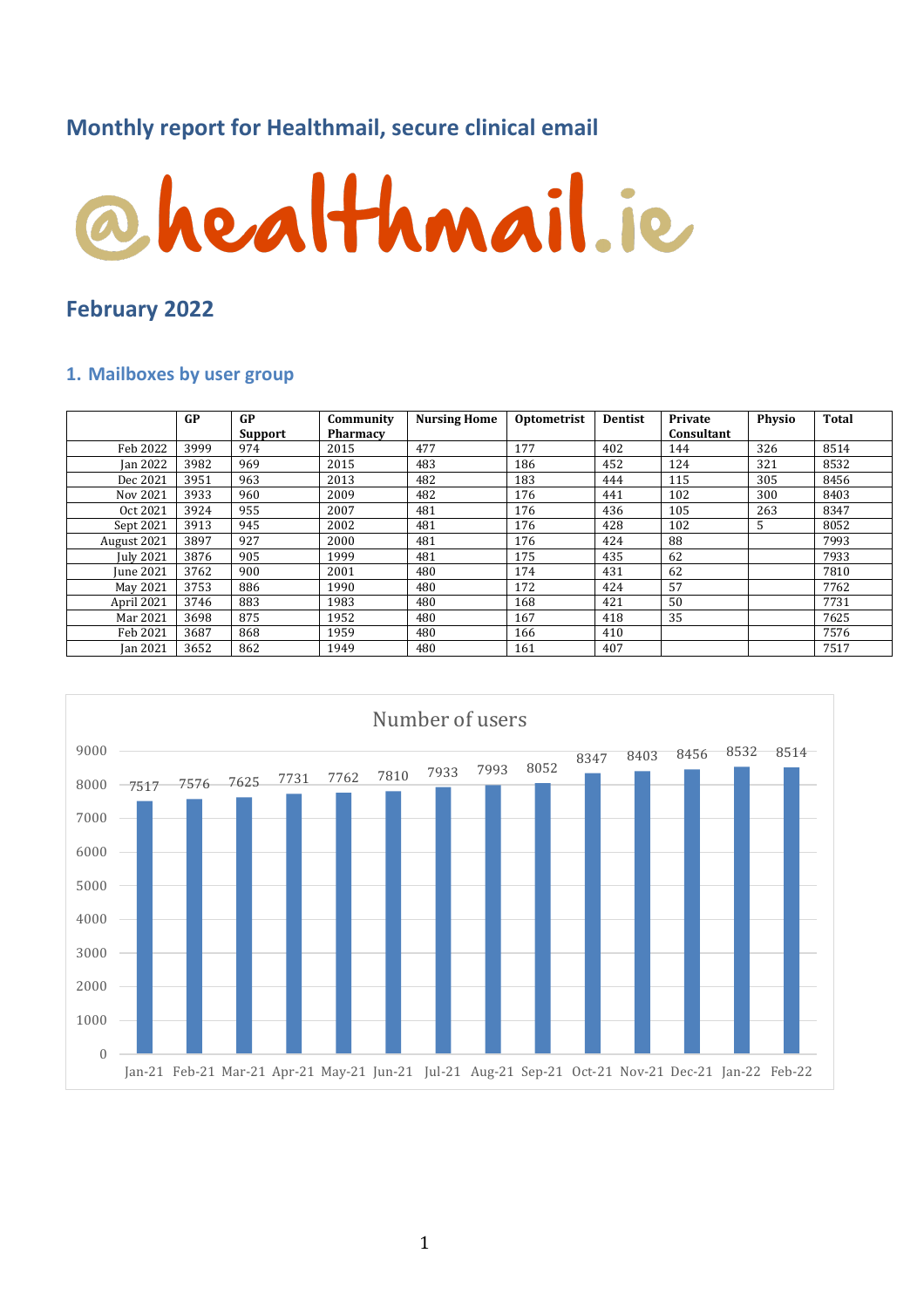### **2. Emails Sent and Received**

|                   | <b>Emails Sent</b> | <b>Emails Received</b> |  |
|-------------------|--------------------|------------------------|--|
| February 2022     | 1,582,698          | 1,772,461              |  |
| January 2022      | 1,641,929          | 1,877,046              |  |
| December 2021     | 1,572,882          | 1,784,611              |  |
| November 2021     | 1,753,960          | 1,959,325              |  |
| October 2021      | 1,560,246          | 1,750,761              |  |
| September 2021    | 1,610,071          | 1,775,753              |  |
| August 2021       | 1,430,106          | 1,570,834              |  |
| <b>July 2021</b>  | 1,466,713          | 1,990,080              |  |
| June 2021         | 1,395,648          | 2,324,410              |  |
| May 2021          | 1,357,065          | 1,685,476              |  |
| April 2021        | 1,416,466          | 1,571,915              |  |
| <b>March 2021</b> | 1,458,672          | 1,625,185              |  |
| February 2021     | 1,244,393          | 1,370,233              |  |
| January 2021      | 1,280,781          | 1,421,275              |  |



### **3. Volume of Data Transmitted**

|                | Inbound (GB) | <b>Outbound (GB)</b> | Internal (GB) | <b>Total Volume (GB)</b> |
|----------------|--------------|----------------------|---------------|--------------------------|
| February 2022  | 43           | 38                   | 189           | 270                      |
| January 2022   | 41           | 33                   | 184           | 258                      |
| December 2021  | 41           | 32                   | 170           | 242                      |
| November 2021  | 41           | 40                   | 193           | 274                      |
| October 2021   | 35           | 30                   | 187           | 253                      |
| September 2021 | 41           | 32                   | 188           | 261                      |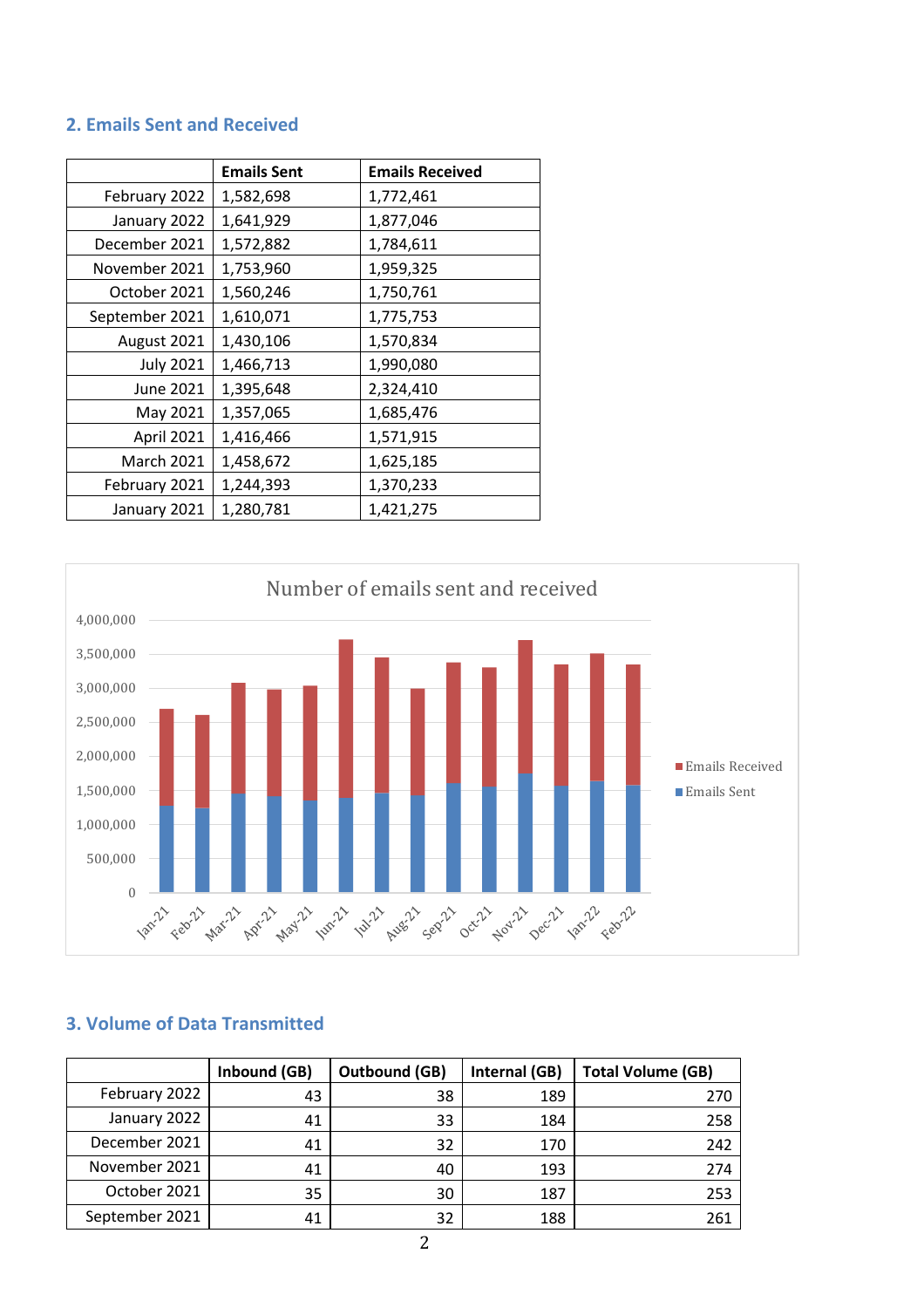| August 2021       | 32   | 27   | 164   | 223    |
|-------------------|------|------|-------|--------|
| <b>July 2021</b>  | 36   | 25   | 187   | 248    |
| June 2021         | 33   | 28   | 211   | 271    |
| <b>March 2021</b> | 52.6 | 63.8 | 170   | 286.55 |
| February 2021     | 39.2 | 59.6 | 148   | 247    |
| January 2021      | 40.6 | 73   | 146.7 | 260.3  |



## **4. Number of Logins**

|                   | Logins  |
|-------------------|---------|
| February 2022     | 109,522 |
| January 2022      | 112,515 |
| December 2021     | 112,083 |
| November 2021     | 118,488 |
| October 2021      | 111,892 |
| September 2021    | 114,390 |
| August 2021       | 108,539 |
| <b>July 2021</b>  | 113,754 |
| <b>June 2021</b>  | 107,871 |
| May 2021          | 108,796 |
| April 2021        | 109,593 |
| <b>March 2021</b> | 115,085 |
| February 2021     | 103,038 |
| January 2021      | 106,629 |
|                   |         |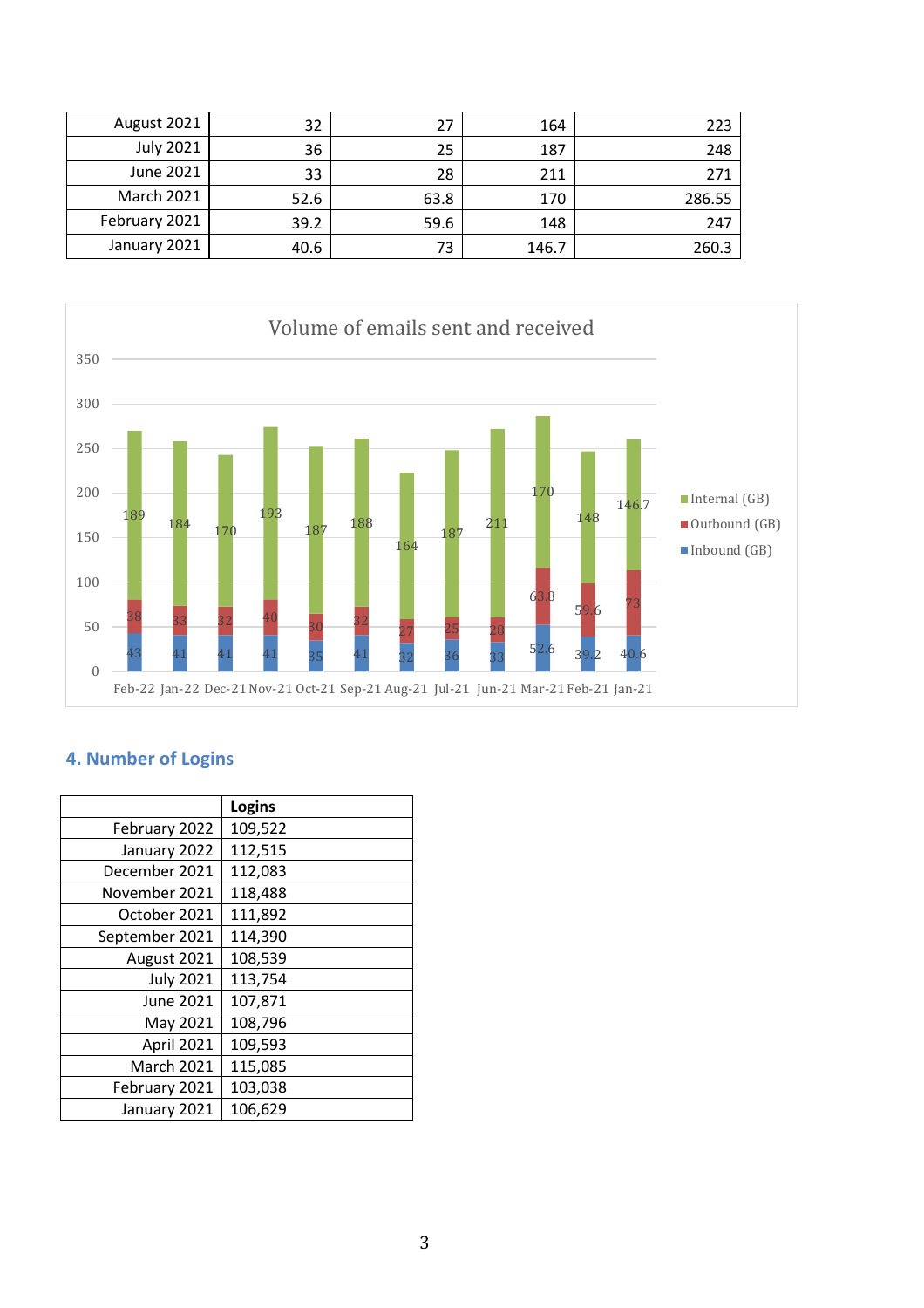

### **5. Emails to Pharmacies**

|                  | <b>Emails</b> |
|------------------|---------------|
| February 2022    | 1,382,590     |
| January 2022     | 1,453,194     |
| December 2021    | 1,376,135     |
| November 2021    | 1,527,785     |
| October 2021     | 1,360,620     |
| September 2021   | 1,407,880     |
| August 2021      | 1,270,983     |
| <b>July 2021</b> | 1,279,766     |
| June 2021        | 1,231,226     |
| May 2021         | 1,196,222     |
| April 2021       | 1,243,382     |
| March 2021       | 1,286,687     |
| February 2021    | 1,097,751     |
| January 2021     | 1,139,303     |